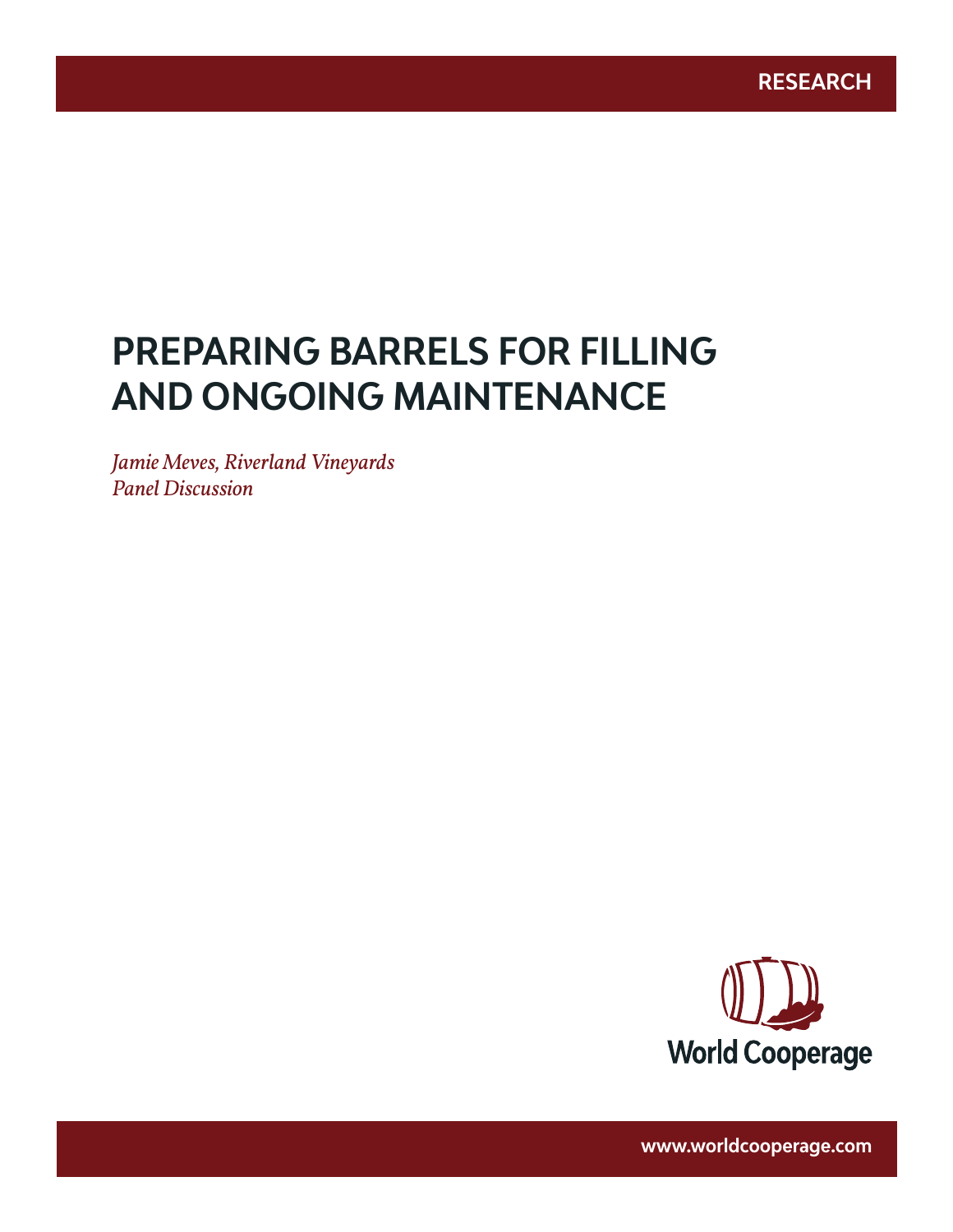#### **INTRODUCTION**

There are strongly held views on how to prepare a barrel for filling. The use of water is strongly opposed by some, while others enthusiastically adopt it. Some steam the barrel for three to four minutes, while others quick-rinse with cold water. Certain views take cost into consideration as well as flavor consequences. Each winery's environment, such as water availability and labor cost, also weighs on the method used.

Ideally, the simplest method is to fill the barrel with wine upon receipt, but oak expands and contracts from the time the barrel is built to the moment it's filled with wine. Transportation from the cooperage to the winery can be under a wide range of environmental conditions. Additionally, the wine is not always available to fill directly into the barrel. These factors can cause leaking barrels in the cellar.

A range of common techniques of barrel preparation is examined in this Chardonnay experiment conducted by Riverland including: (1) no pretreatment; (2) five gallons hot water and bunged for two hours; (3) five minutes hot water active rinse only; (4) cold water fill and leave for 24 hours; and (5) 180ºF hot water fill and leave for 24 hours.

The results will be further discussed by a panel consisting of winemakers from a variety of winery environments. Current trends being used by wineries around the world today, such as ozone and climate controlled warehouses, will be discussed. Solutions will be applicable to small or large wineries with elaborate routines.

### **RESULTS AND DISCUSSION**

Samples of wine were taken after three and six months in barrel. Chemical analysis was performed on each individual barrel, with each set containing 10 barrels. Figure 1 is a principal components plot of the samples after three months wood maturation.

*Figure 1: Principal components plot for wine after 3 months ageing in barrels prepped in different ways. A) no pretreatment, B) five gallons hot water and bunged for two hours, C) five minutes hot water active rinse only, D) cold water fill leave for 24 hours, and E) 180ºF hot water fill and leave for 24 hours.*